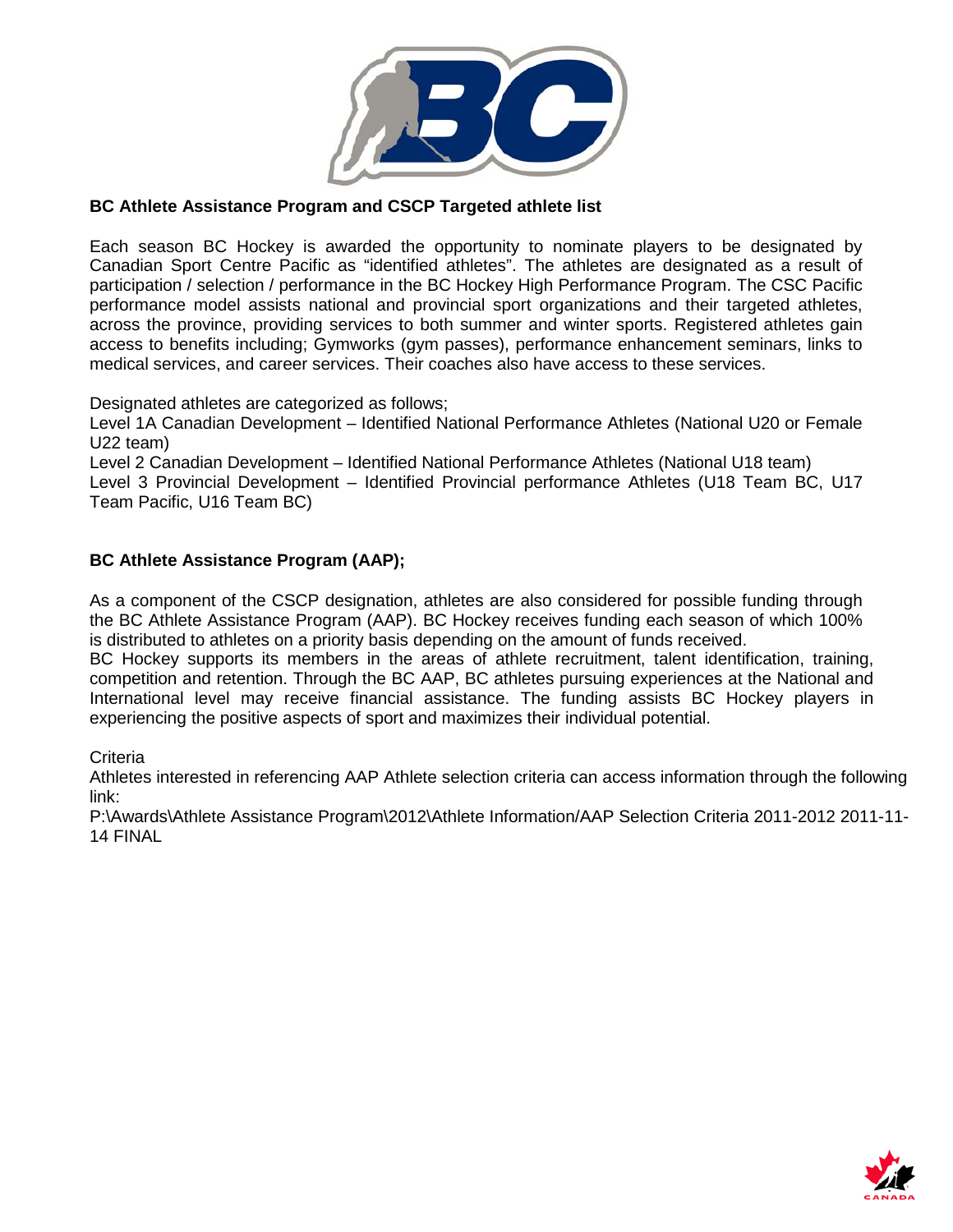

## *BC HOCKEY ATHLETE ASSISTANCE PROGRAM: SELECTION CRITERIA*

*BC Hockey supports its members in the areas of athlete recruitment, talent identification, training, competition and retention. Through the B.C. Athlete Assistance Program B.C. athletes pursuing experiences at the national and international level may receive assistance that would enable a BC Hockey athlete to experience the positive aspects of sport and to maximize their individual potential. Funding for individual athletes will be facilitated through BC Hockey High Performance Program and will be based on an athlete's demonstrated commitment to high performance sport and excellence and their potential to compete for British Columbia and Canada.*

*The* **BC Athlete Assistance Program** *(BC AAP) is an athlete-centered program of financial assistance funded by the Province of British Columbia and administered by the Sport and Recreation Branch of the Ministry of Community, Sport and Cultural Development. The program seeks to recognize BC Hockey members currently competing in the BC Hockey High Performance Program and the Hockey Canada Program of Excellence.* 

*The intent of the BC Athlete Assistance Program (BC AAP) is to provide support to those athletes who are in the position to compete for Team BC or Team Pacific at a National Championship and are just below those receiving Sport Canada Athlete Assistance Program funding.* 

#### *Program Objectives*

*• To focus support to athletes in the "training to train" through to the "training to compete" stages of Canadian Sport for Life – Long Term Athlete Development Model*

*• To contribute to improved performances of Team BC athletes* 

*• To increase the number of BC athletes reaching federal carding status thus expanding BC representation on national teams.* 

*The program reaches its objectives through adherence to the guiding principles of being athlete centered, equitable, accessible, and fair in merit based decisions.*

### *ATHLETE ELIGIBILITY*

*Awards will be allocated to individual athletes and funded through BC Hockey based on their demonstrated commitment to high performance sport and excellence, and their potential to compete for British Columbia and Canada.* 

Specific Criteria Includes:

- *1. Current members of the national team program not receiving full time Sport Canada carding.*
- *2. A National ID athlete selected to partake in the National team selection process*
- *3. A member of Team BC or Team Pacific which competes annually at the National level.*

*OR*

- *4. An athlete currently part of the BC Hockey High Performance Program.*
- *5. An athlete having the potential to represent BC at the National or International level.*

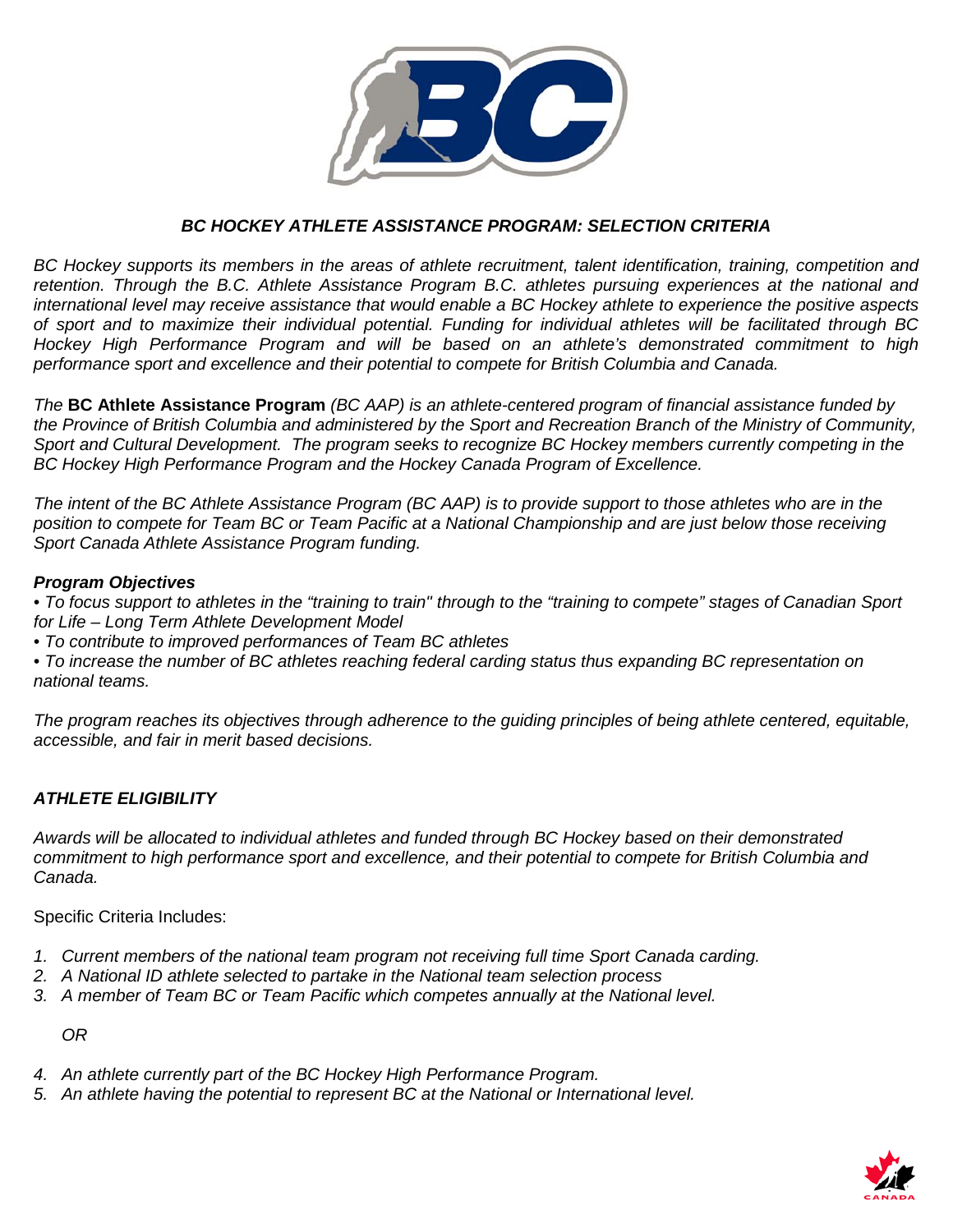

# *Selection Data / Processes*

- Athlete ranking and nominations will be those as established by the BC Hockey High Performance Programs through evaluation processes at High Performance events.

- In addition to the above athlete performance at the club team level is important and will be researched by the BC High Performance Program personnel.

- Athlete rankings may be established using performance data obtained from the National Program of Excellence.

- Athletes will be ranked, nominated and/or selected using the established BC Hockey High Performance Technical Criteria below

*\* The AAP Committee may consider non-performance factors including, but not limited to; athlete need, location of events, community commitment.* 

# *High Performance Technical Criteria*

*Physical Skills:*

- *a) Size - not major factor, but helps if other skills are present*
- *b) Strength - important in tough situations and competitions*
- *c) Fitness - obvious commitment*
- *d) Quickness - ability to accelerate over short distance which may offset average overall foot speed*

*Technical Skills:*

- *a) Skating \**
- *b) Passing*
- *c) Puck Handling ALL SHOULD BE AT A HIGH SPEED*
- *d) Shooting*
- *e) Checking*

*Tactical Skills:*

- *a) Read/react (support off puck)*
- *b) Adjusting to styles*
- *c) Ability to learn new systems*
- *d) Ability to think quickly \**

*Mental Skills: (Mental Toughness - Character)*

- *a) Cannot be intimidated by players or situations*
- *b) Self control/disciplined*
- *c) Confidence - loves a challenge - rise to occasion*
- *d) Highly motivated - intense, desire - never gives up - self motivated*
- *e) Coachable - listens/does not make excuses*
- *f) Courage - goes to puck first - sacrifices - can take a hit*
- *g) Team player*
- *h) Accepts role that is given to him/her on the team*

*Goaltenders:*

- *a) Communicator*
- *b) Focused on play - intense*
- *c) Reads the attack*

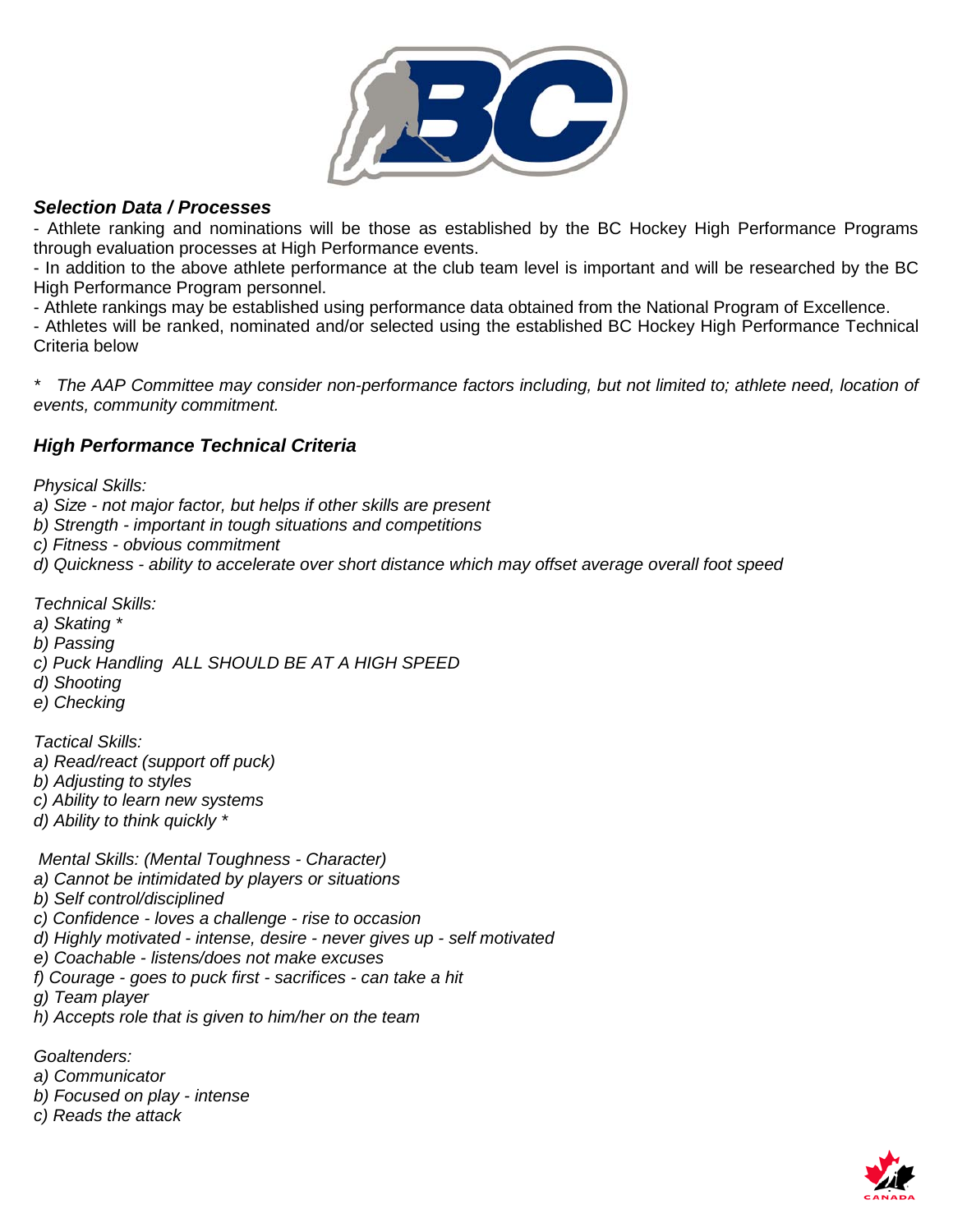

*d) Handles the puck effectively*

*e) Quick lateral movement*

*f) Challenges the shooter at appropriate times*

*Other*

*a) Sportsmanship.*

*b) Hockey ability and performance or quality of contribution.*

*c) School and community participation.*

### *Athlete Identification Timeline:*

*1) Athletes will be identified by a selection committee comprised of the BC Hockey High Performance Committee*

- *High Performance Chair*
- *High Performance Male and Female Branch Coordinator*
- *Associate Director of Programs*
- *Male and Female Program Coordinator*

*2) Players will be notified of selection and must complete the appropriate forms to be eligible.*

### *Appeal Process*

*Subject to BC Hockey By-Law Ten*

*Training and Competition: This program is in support of the Hockey Canada Program of Excellence and the BC Hockey High Performance Program. Selected athletes from these programs are expected to be involved in a yearly training and competition plan, competing in an appropriate number of national and/or international competitions.* 

*Performance: The athletes are expected to be presently competing within the 'training to train' 'learning to compete and/or training to win' stages. Funding within these stages is based on the level at which the athlete is currently competing, regardless of past performance or funding level. Athletes must meet the sport-specific selection criteria as established under the BC AAP Guidelines, Policies and Procedures document (www.hls.gov.bc.ca/sport) and be identified by the Selection Committee for that sport.* 

Note: Not all athletes that meet the eligibility criteria are guaranteed to receive BC AAP funding.

*Citizenship and Residency: To be eligible for BC AAP funding, an athlete must be a* 

*Canadian citizen or be of landed immigrant status, and a resident of British Columbia for at least one year prior to his/her date of nomination.*

*Athletes Training Outside BC: Athletes residing and/or training outside the province will only be considered for BC AAP funding support in the following cases:* 

*1) If they are enrolled in a specialized program of study;* 

*2) If they are participating/training with a National Sport Centre; and/or* 

*3) If a suitable athlete development program in that sport is currently unavailable in B.C.* 

*4) If they are eligible to play for a team in the Canadian Hockey League (CHL) and have been selected to a club team based out of province.* 

*All out-of-province athletes will only be considered for funding if there is a demonstrated commitment to BC provincial teams and other athlete development activities as determined by the PSO Selection Committee.*